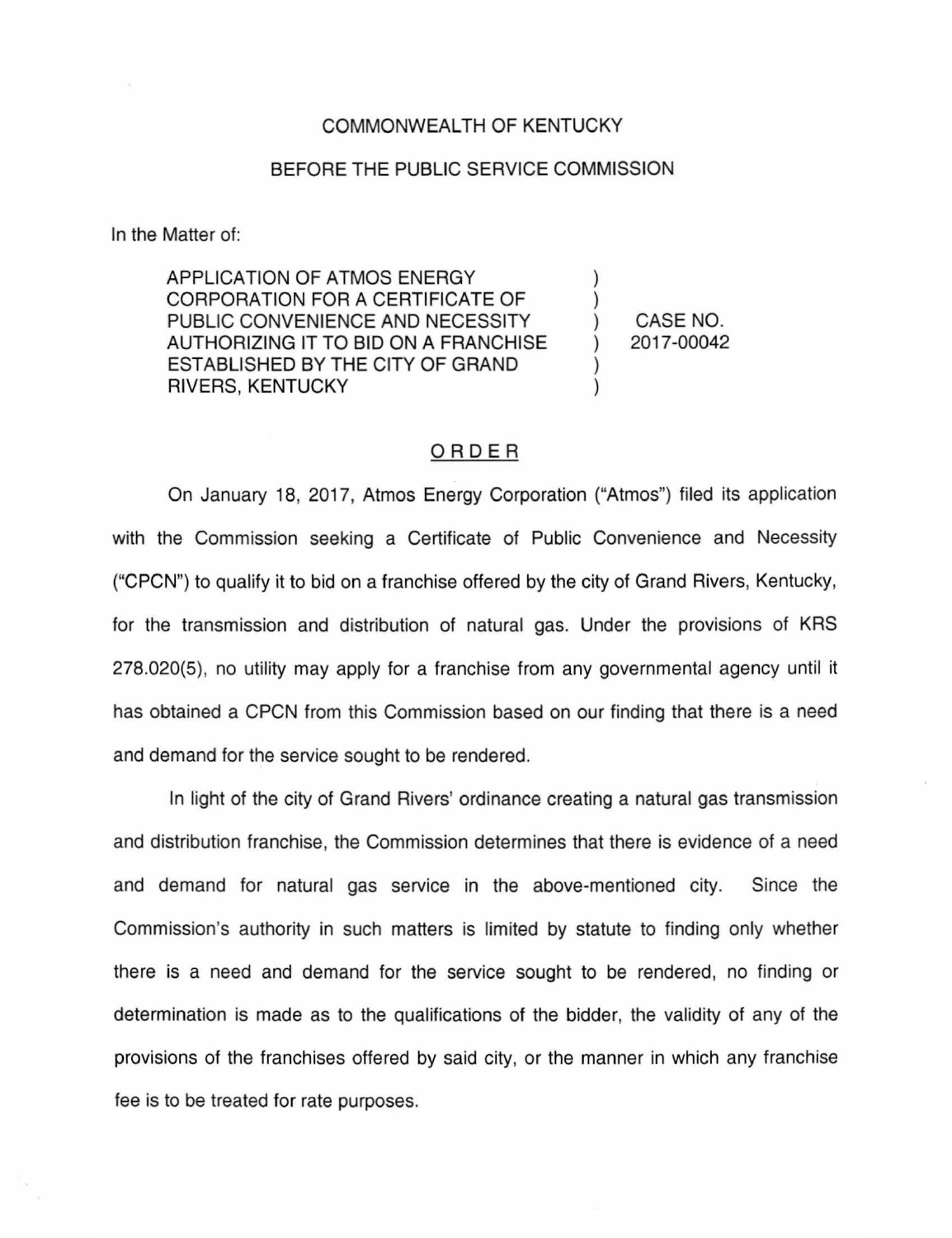IT IS THEREFORE ORDERED that:

1. Atmos is granted a CPCN that authorizes it to bid on a franchise offered by the city of Grand Rivers, Kentucky, for the transmission and distribution of natural gas.

2. If Atmos is not the successful bidder, Atmos shall, within ten days of the award of the franchise at issue, file with the Commission a written notice stating that Atmos was not the successful bidder.

3. If Atmos is the successful bidder, Atmos shall, within ten days of the award of the franchise at issue, file with the Commission a copy of the executed franchise agreement and a statement disclosing the amount of the initial franchise fee.

4. If Atmos is the successful bidder, Atmos shall, within ten days of an increase or decrease in the amount of the initial franchise fee set forth in the franchise agreement, file with the Commission documentation setting forth the revised fee.

5. Any documents filed pursuant to ordering paragraphs 2, 3, or 4 of this Order shall reference the number of this case and shall be electronically submitted via the Commission's electronic Tariff Filing System.

6. This Order shall not be construed as granting a CPCN to construct utility facilities in said city.

-2- Case No. 2017-00042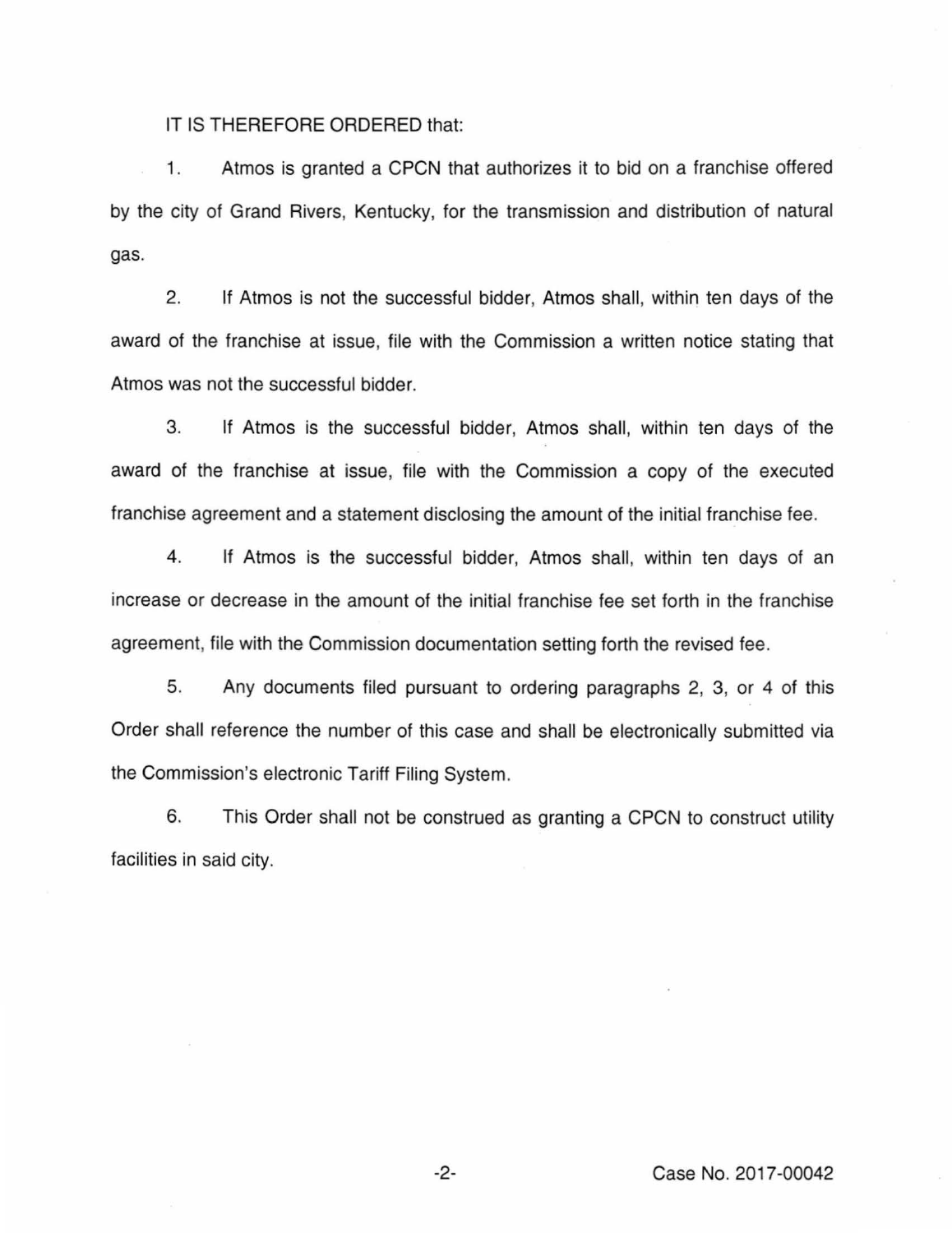By the Commission



ATTEST:

Jathers

**Executive Director**